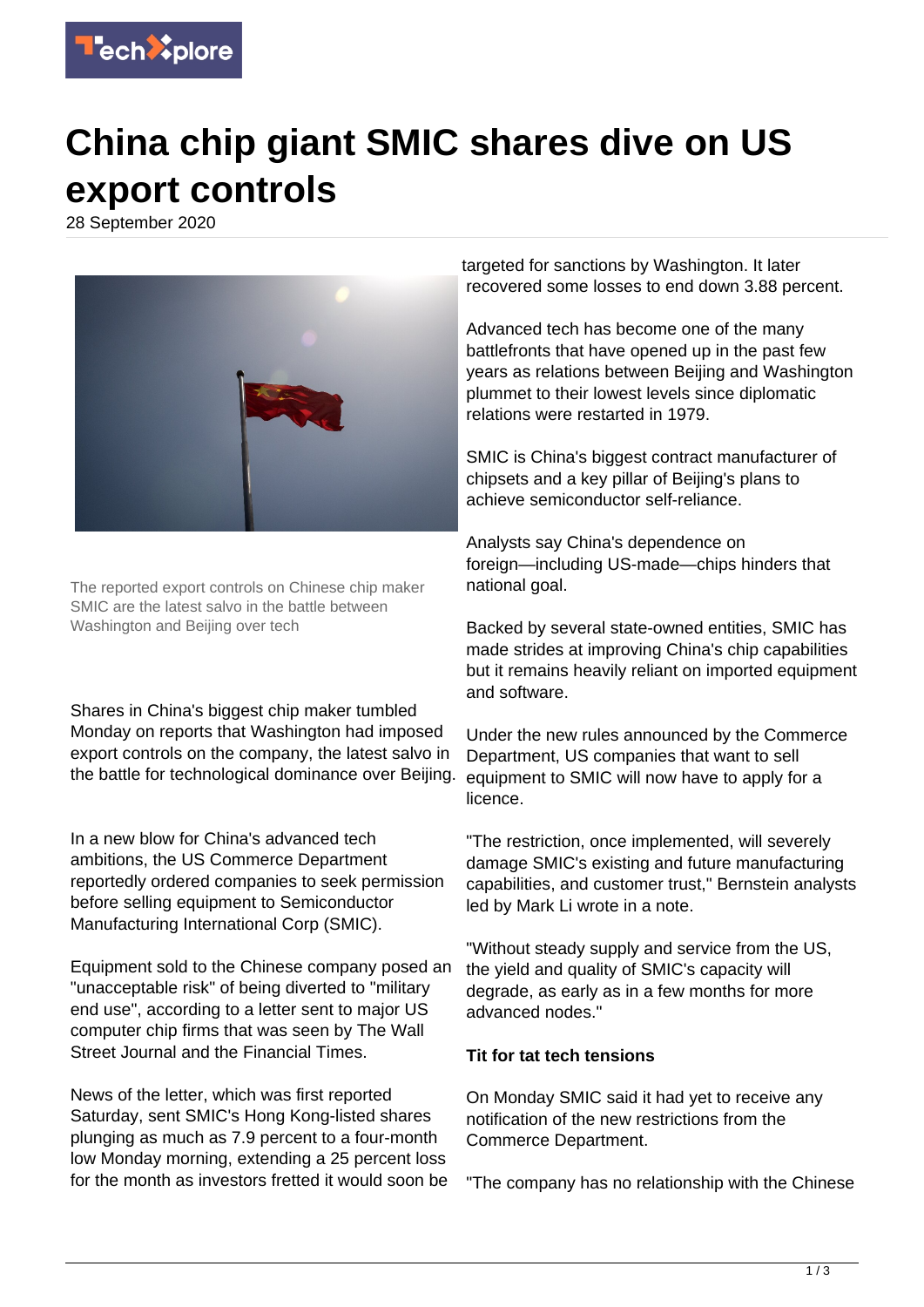

military and does not manufacture for any military end-users or end-uses," it said in a statement.

The export restrictions for SMIC come after a similar US campaign to hobble Chinese telecom giant Huawei, which Washington fears could allow Beijing to tap into global telecoms networks.

The US Commerce Department in May announced plans to cut off Huawei's access to global semiconductor supplies, which the company said would threaten its survival.

The move against SMIC is less severe than placing Huawei on its so-called entity list—a de facto blacklisting—but it will likely further inflame Beijing's anger.

Donald Trump has become increasingly hawkish towards China as he battles for re-election in November.

His administration has also announced plans to ban Chinese social media apps TikTok and WeChat on national security grounds.

Those advocating a more hawkish stance towards Beijing have long warned of a symbiotic relationship between Chinese companies and the country's military and security apparatus.

They have also complained of unfair trade practices such as intellectual property theft and statesponsored cyber espionage.

But many analysts argue that Trump's actions could backfire on the US tech sector and other American businesses by encouraging China and other countries to respond in kind.

More ominously, Trump appears to be moving toward "crony capitalism" by brokering deals that benefit his friends.

One recent example is a proposed deal to transfer control of TikTok from its Chinese parent to Walmart and Oracle—the latter a tech giant founded by a major fundraiser for the president.

© 2020 AFP